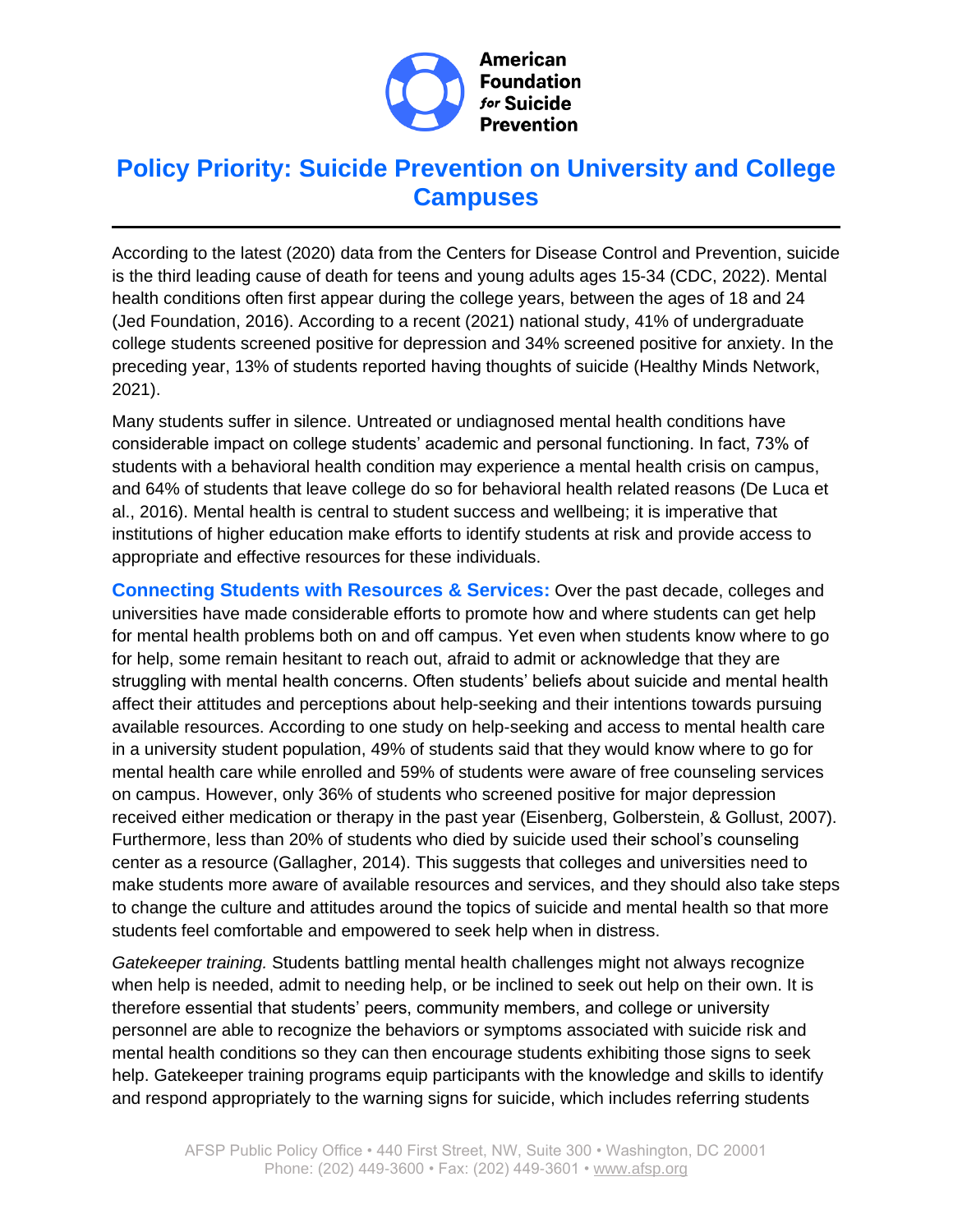displaying those warning signs for services. Implementing gatekeeper training programs has provided significant and influential results, especially audience-specific programs that include an experiential component involving behavioral rehearsal of learned skills and in which the content is tailored to specific roles within the community. Students, faculty, and staff who have taken part in this type of training have reported an increase in knowledge about suicide and risk factors for college students, an increase in their comfort in intervening with students in distress, and greater awareness of available resources and intervention methods (Cimini et al., 2014). Taking a community-wide approach that provides roles and intervention methods for a variety of individuals on a college campus (friend, peer, faculty or staff, or counselor) can greatly increase the chances that a student at risk will be identified and encouraged to seek help.

*Online screening:* Studies regarding the use of voluntary web-based mental health screenings show considerable promise for encouraging previously untreated, at-risk college students to get help (Haas et al., 2008). The American Foundation for Suicide Prevention (AFSP) developed an Interactive Screening Program (ISP) that has yielded beneficial results in reaching out to at-risk students on college and university campuses. Through the ISP, the student anonymously completes a Stress & Depression Questionnaire that incorporates survey questions that screen for depression and related mood or anxiety problems, suicidal ideation and attempts, symptoms of eating disorders, and alcohol and drug abuse. Following the questionnaire, the student receives personalized feedback from a campus counselor that includes opportunities and options for follow-up treatment, resources, or support services. As currently implemented by colleges and universities, ISP intervenes at many different levels that have been recommended to be addressed as part of a comprehensive paradigm for preventing suicide among college and university students (Haas, 2010). Specifically, ISP contributes to primary prevention by encouraging students to think about mental health issues before specific needs for services arise and letting them know that help is available, if needed. For students who are beginning to feel disconnected from campus life or experience difficulties, ISP provides a message of caring and concern and a proactive offer of assistance. Further, the program facilitates early intervention by identifying many student problems at a stage when they can be helped through peer support and non-clinical student services. The use of an online screening program can be adapted to any college or university and "creates a culture that recognizes that stress and depression are common and treatable problems in today's world" (AFSP, 2016).

On most campuses, no single approach or program is sufficient to address the problem of campus suicide. Rather, the complexity of the problem suggests the need for a comprehensive strategy that includes awareness and educational activities that highlight and encourage reduction of suicide risk factors; early identification of at-risk students; counseling services for students at varying levels of risk; and clear policies and procedures for handling student risk behaviors, supporting at-risk students and restricting access to lethal means and methods. Implementation of these programs and trainings can create effective outreach and awareness of resources for students experiencing mental health difficulties or suicidal ideation, and help change the culture and perceptions around help-seeking and mental health on campuses.

**Advocacy Efforts:** AFSP recognizes that increasing awareness of and access to mental health and suicide prevention resources, both on and off campus, is a crucial step toward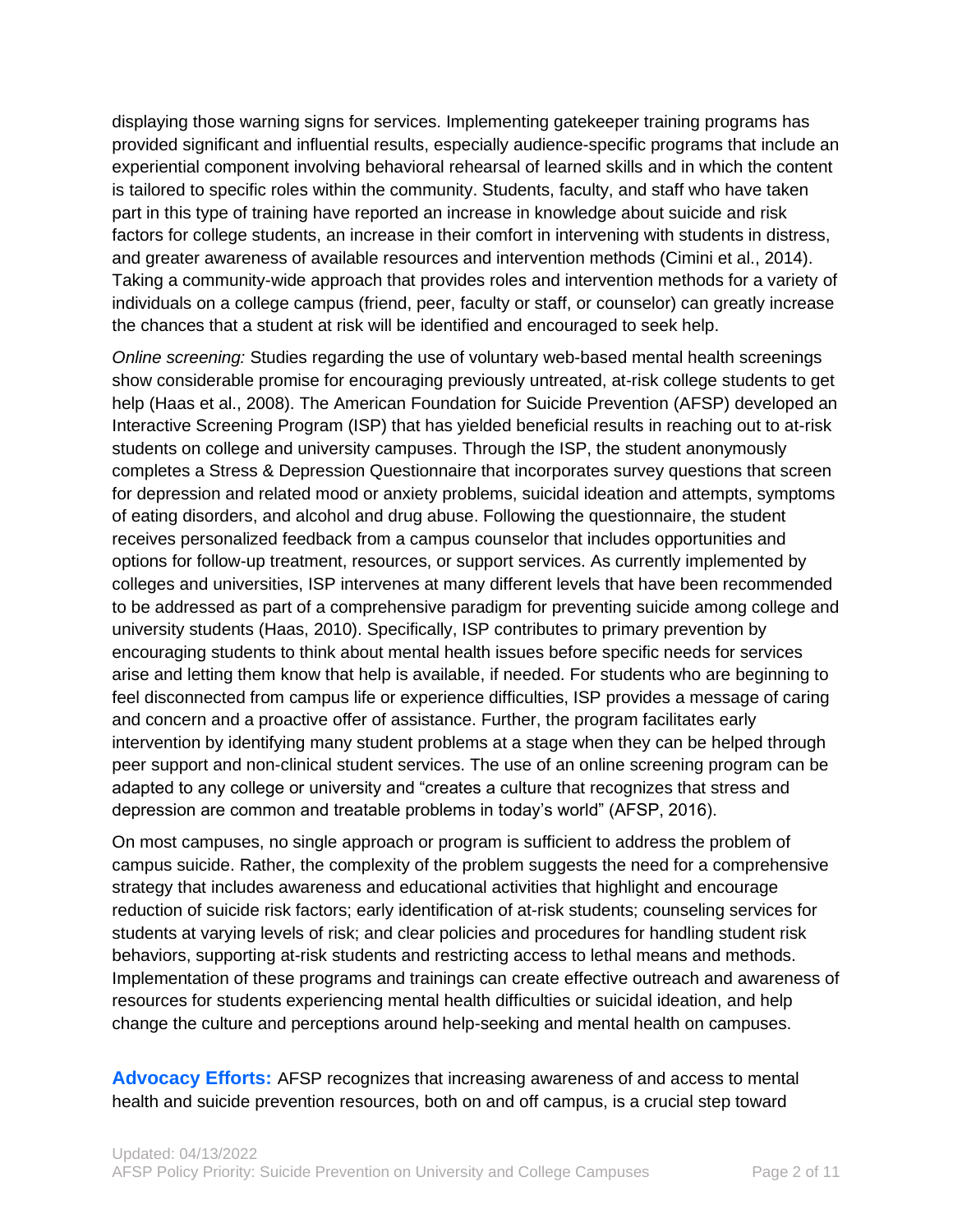improving student health and wellbeing and to reducing the rate of suicide among college-aged students in the U.S. Students, faculty, and staff must be notified at least annually of what resources are available and how to access those resources. Furthermore, AFSP encourages college and universities to develop and implement policies and procedures for how to support students experiencing a mental health condition or suicidal crisis and to make those policies widely known and available to all students, faculty, and staff, to both improve access to resources as well as encourage help-seeking. Currently, AFSP is focused on supporting statelevel legislation and regulatory efforts in order to reach the end goal for all 50 states to require such notification and policies on college and university campuses.

AFSP's Public Policy Team in Washington, DC [\(advocacy@afsp.org\)](mailto:advocacy@afsp.org) maintains connections with legislators and stakeholders in many of the states that have adopted suicide prevention laws in higher education and can connect interested legislators and stakeholders to those individuals upon request.

## **Current State Laws:**

## **Student ID Cards**

**Arizona ARS § 15-1899 (SB 1446, 2020).** Institutions of higher education that issue student ID cards must include on each card at least one of the following: (1) the telephone number for a national suicide prevention hotline; (2) the telephone number for a national network of local crisis centers; (3) a statement describing how to access a text-based emotional support service; or (4) the telephone number for a local suicide prevention hotline. [Click here for full text.](https://www.azleg.gov/viewdocument/?docName=https://www.azleg.gov/ars/15/01899.htm)

**Arkansas HB 1770 (Act 1069, 2021).** Requires state supported 2-year and 4-year institutes of higher education to print the number for a national suicide prevention hotline on student ID cards, among other hotlines. [Click here for full text.](https://www.arkleg.state.ar.us/Acts/FTPDocument?path=%2FACTS%2F2021R%2FPublic%2F&file=1069.pdf&ddBienniumSession=2021%2F2021R)

**California Education Code § 215.5 (SB 972, 2018).** Institutes of higher education that issue student ID cards are required to print the number for the National Suicide Prevention Lifeline (1- 800-273-8255) on either side of the card. They may also include telephone numbers for campus police or security, a local suicide prevention hotline, or the Crisis Text Line (741-741). Click here [for full text.](http://leginfo.legislature.ca.gov/faces/codes_displaySection.xhtml?lawCode=EDC§ionNum=215.5.)

**Illinois SB 2014 (2021).** Adds the following to the Mental Health Early Action on Campus Act, effective July 1, 2022: Requires that ID cards issued to public college students contain the numbers for the National Suicide Prevention Lifeline, the Crisis Text Line, and the mental health counseling center or program of the college or university; if the college or university does not issue ID cards, it must publish the contact information on its website. [Click here for full text.](https://ilga.gov/legislation/fulltext.asp?DocName=&SessionId=110&GA=102&DocTypeId=SB&DocNum=2014&GAID=16&LegID=&SpecSess=&Session=)

**Kentucky § 164.2815 (SB 42, 2020).** Each public and private postsecondary education institution, vocational school, or any other institution that offers a postsecondary degree, certificate, or licensure, must print the contact information for a national suicide prevention hotline and other crisis services on all ID badges issued to students. [Click here for full text.](https://apps.legislature.ky.gov/law/statutes/statute.aspx?id=50205)

**Maryland SB 405 (2021)** Requires each institution of higher education to print the telephone number of Maryland's Helpline on student identification cards and authorizes institutions to also include telephone numbers of other mental health crisis hotlines. [Click here for full text.](http://mgaleg.maryland.gov/2021RS/bills/sb/sb0405T.pdf)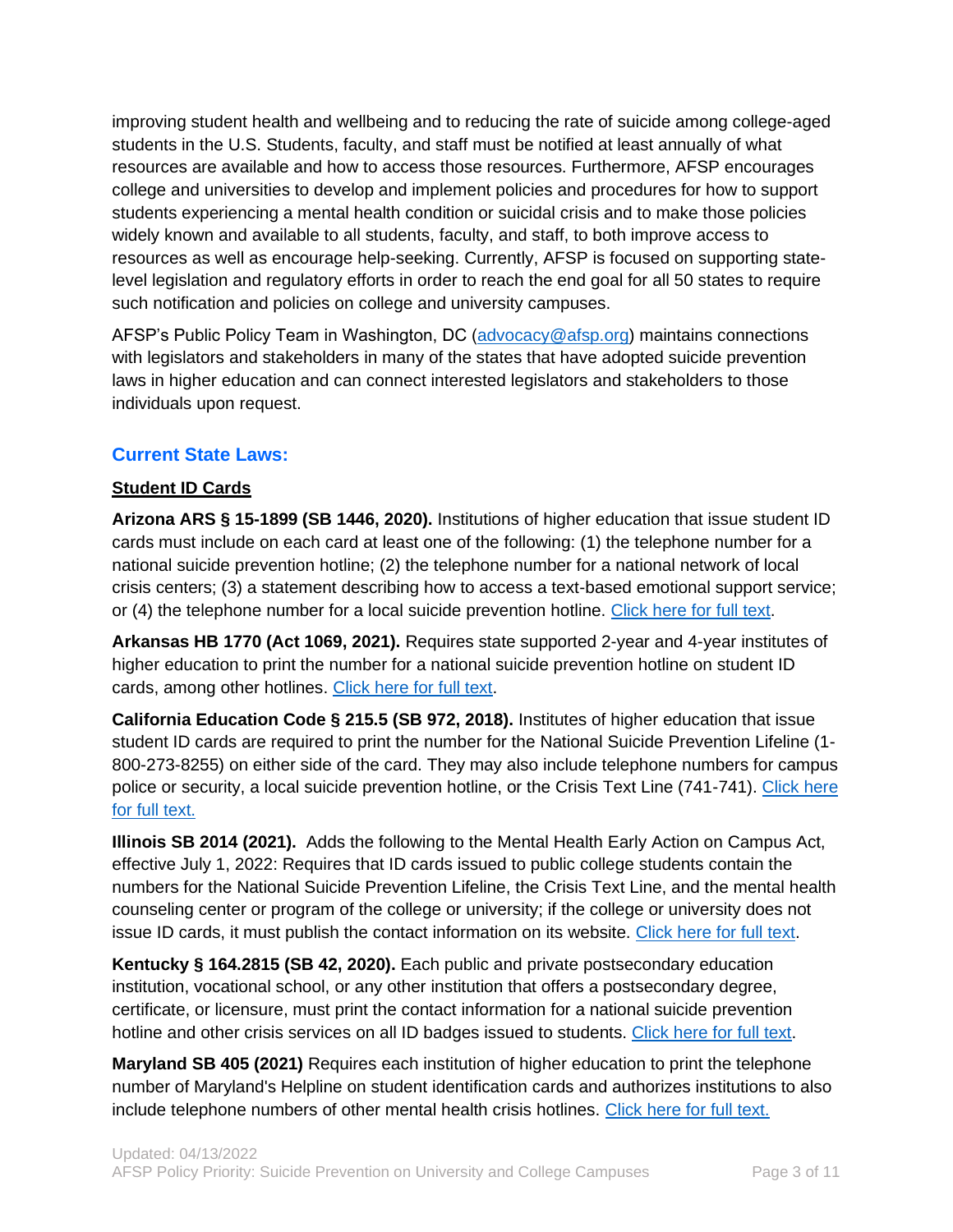**Nevada SB 249 (2021).** Requires state universities, colleges, and community colleges to print information relating to mental health resources on all student ID cards, including the telephone number and text messaging option for the National Suicide Prevention Lifeline or its successor organization. [Click here for full text.](https://www.leg.state.nv.us/App/NELIS/REL/81st2021/Bill/7771/Text)

**South Carolina S 231 (2021). "**Student Identification Card Suicide Prevention Act." Requires ID cards issued to college students to contain the number for the National Suicide Prevention Lifeline and allows for the inclusion of the Crisis Text Line, a local suicide prevention hotline, the National Teen Dating Abuse Helpline, and contact information for campus police/security. [Click](https://www.scstatehouse.gov/sess124_2021-2022/prever/231_20210504.htm)  [here for full text.](https://www.scstatehouse.gov/sess124_2021-2022/prever/231_20210504.htm)

**Texas § 51.91941 (SB 279, 2021).** Requires student ID cards issued by institutions of higher education to contain the numbers for the National Suicide Prevention Lifeline and the Crisis Text Line, and allows for inclusion of contact information for campus police/security, the campus health clinic, and a local suicide prevention hotline, if available.

**Washington RCW § 28B.10.735 (HB 2589, 2020).** Every institution of higher education that issues student identification cards, staff identification cards, or both, must print on either side of the identification cards (1) the contact information for a national suicide prevention organization and (2) the contact information for one or more campus, local, state, or national organizations specializing in suicide prevention, crisis intervention, or counseling, if available. Click here for [full text.](http://lawfilesext.leg.wa.gov/biennium/2019-20/Pdf/Bills/Session%20Laws/House/2589-S.SL.pdf?q=20200413111754)

**Wisconsin § 39.54 (SB 230, 2020).** Institutions of higher education that issue student ID cards must include on each card the number for the National Suicide Prevention Lifeline (1-800-273- 8255) or one of its affiliate crisis centers. They may also include the Crisis Text Line (741-741), a different free text-based state or national organization, or a local suicide prevention hotline. [Click here for full text.](https://docs.legis.wisconsin.gov/statutes/statutes/39/III/54)

#### **Student Resource Information**

**Arkansas § 6-60-111 (HB 1666, 2017).** Institutions of higher education must provide to each entering full-time undergraduate, graduate, or professional student, including transfer students, information about available mental health and suicide prevention services and early warning signs for a person who may be considering suicide. The information may be provided through a live presentation or a format that allows for student interaction, including an online program or video, and may not be provided in a paper format only. [Click here for full text.](ftp://www.arkleg.state.ar.us/Bills/2017R/Public/HB1666.pdf)

**Illinois HB 3404 (2019).** All universities and public community college districts must make available to their students information on all the mental health and suicide prevention resources available on campus. [Click here for full text.](http://ilga.gov/legislation/fulltext.asp?DocName=&SessionId=108&GA=101&DocTypeId=HB&DocNum=3404&GAID=15&LegID=&SpecSess=&Session=)

**New Jersey § 18A:3B-73 (S 557, 2016).** "Madison Holleran Suicide Prevention Act." Institutions of higher education must have individuals with training and experience in mental health issues who focus on reducing student suicides and attempted suicides available on campus or remotely by telephone or other means for students 24 hours a day, seven days a week. The individuals shall also work with faculty and staff on ways to recognize the warning signs and risk factors associated with student suicide. No later than 15 days following the beginning of each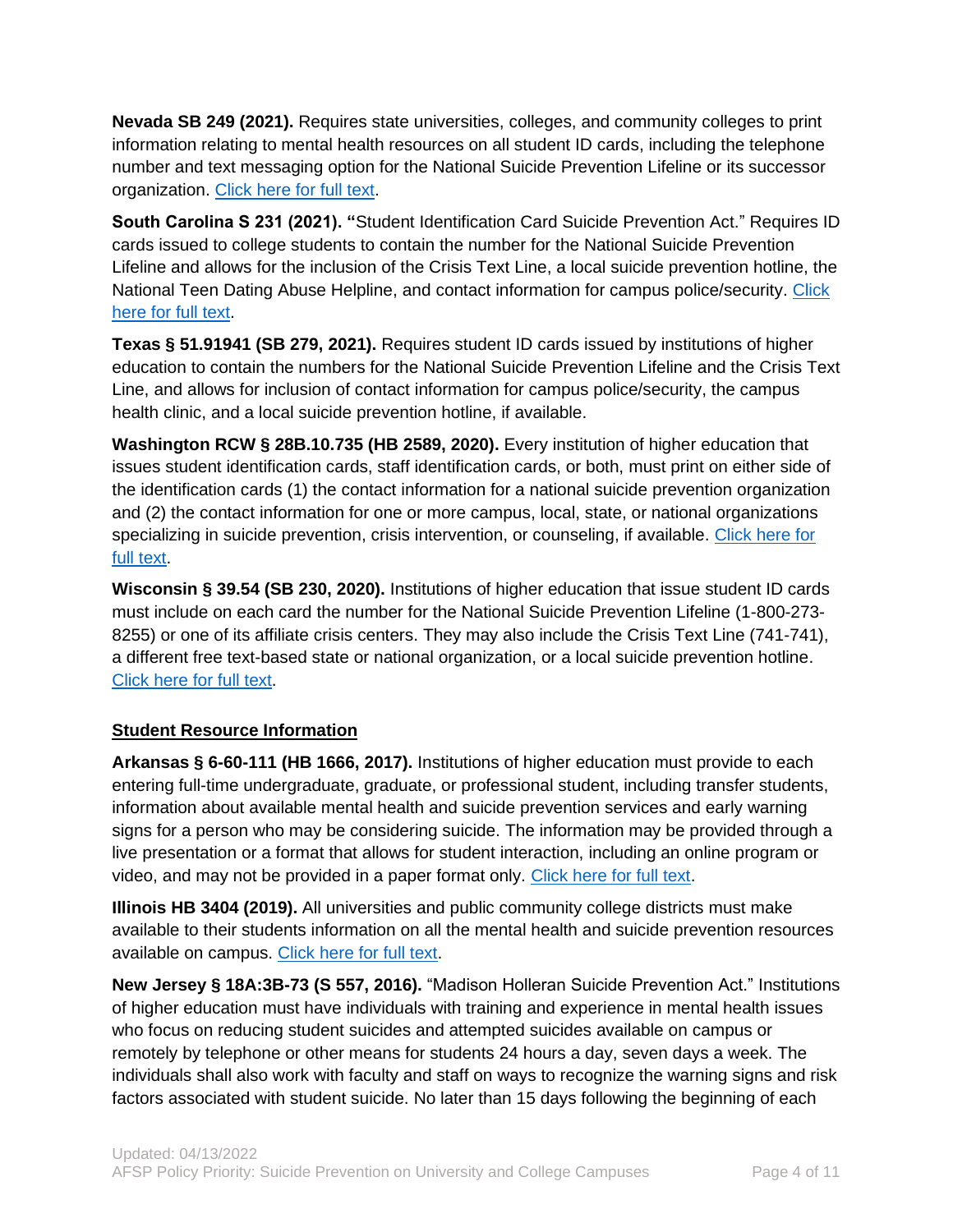semester, institutions of higher education must email students the contact information for said individuals. [Click here for full text.](http://www.njleg.state.nj.us/2016/Bills/PL16/18_.HTM)

**Texas § 51.9194 (SB 1624, 2015).** Upon the start of entering a general academic teaching institution, full-time undergraduate, graduate, and professional students must be provided with information regarding available mental health and suicide prevention services and warning signs of suicide. This information may be provided through a live presentation, online program or video, and may not be provided in a paper format only. [Click here for full text.](http://www.statutes.legis.state.tx.us/Docs/ED/htm/ED.51.htm#51.9194)

#### **School Policies & Programs**

**Illinois § 110 ILCS 58 (HB 2152, 2019).** "Mental Health Early Action on Campus Act." To address gaps in mental health services on campuses, each public college or university must address (1) awareness by implementing an annual student orientation session, mental health awareness curricula, a webpage with resources, and an online screening tool; (2) training by developing procedures that advise students, faculty, and staff on how to address mental health needs and requiring Mental Health First Aid or other training for resident assistants; (3) peer support by developing and implementing a program utilizing student peers to support individuals living with mental health conditions on campus; and (4) local partnerships formed with community service providers; through a combination of on-campus capacity, off-campus linkage agreements with providers, and contracted telehealth therapy services, each must maintain a ratio of 1 clinical staff member to 1,250 students.

The Board of Higher Education must establish a Technical Assistance Center to develop standard policies for student mental-health-related medical leave, provide support to colleges and universities, and disseminate best practices around training, peer support, and partnership programs. And, each public college or university must evaluate awareness and training programs, peer support programs, and local partnership programs for effectiveness and quality. [Click here for full text.](http://www.ilga.gov/legislation/ilcs/ilcs3.asp?ActID=4013&ChapterID=18%5d)

**Indiana § 21-48 (HB 1430, 2017).** Postsecondary educational institutions must adopt a policy to increase awareness of suicide prevention resources available to students and staff, including crisis intervention resources and suicide prevention hotlines, available mental health programs, programs or resources offering information on crisis hotlines and suicide warning signs, educational and outreach activities related to suicide prevention, postintervention plans and information on effective communication following a suicide death, and mental health and other support services, including student organizations. Links to the aforementioned information and resources must be posted online. [Click here for full text.](https://iga.in.gov/legislative/2017/bills/house/1430#document-6045e31d)

**Minnesota § 136F.20 (HF 7, 2021).** The Board of Trustees of the Minnesota State Colleges and Universities must implement a mental health awareness program at each state college and university by the start of the 2022-2023 academic year; programs must include webpages with links to resources including existing self-assessments, connections to campus and communitybased resources, and emergency contact info, as well as mandatory mental health first aid training, evidence-based suicide prevention training, or other similar training for faculty, staff, and students; programs must also include a mental health session at student orientations, a messaging strategy to send students related info at least one per term and during periods of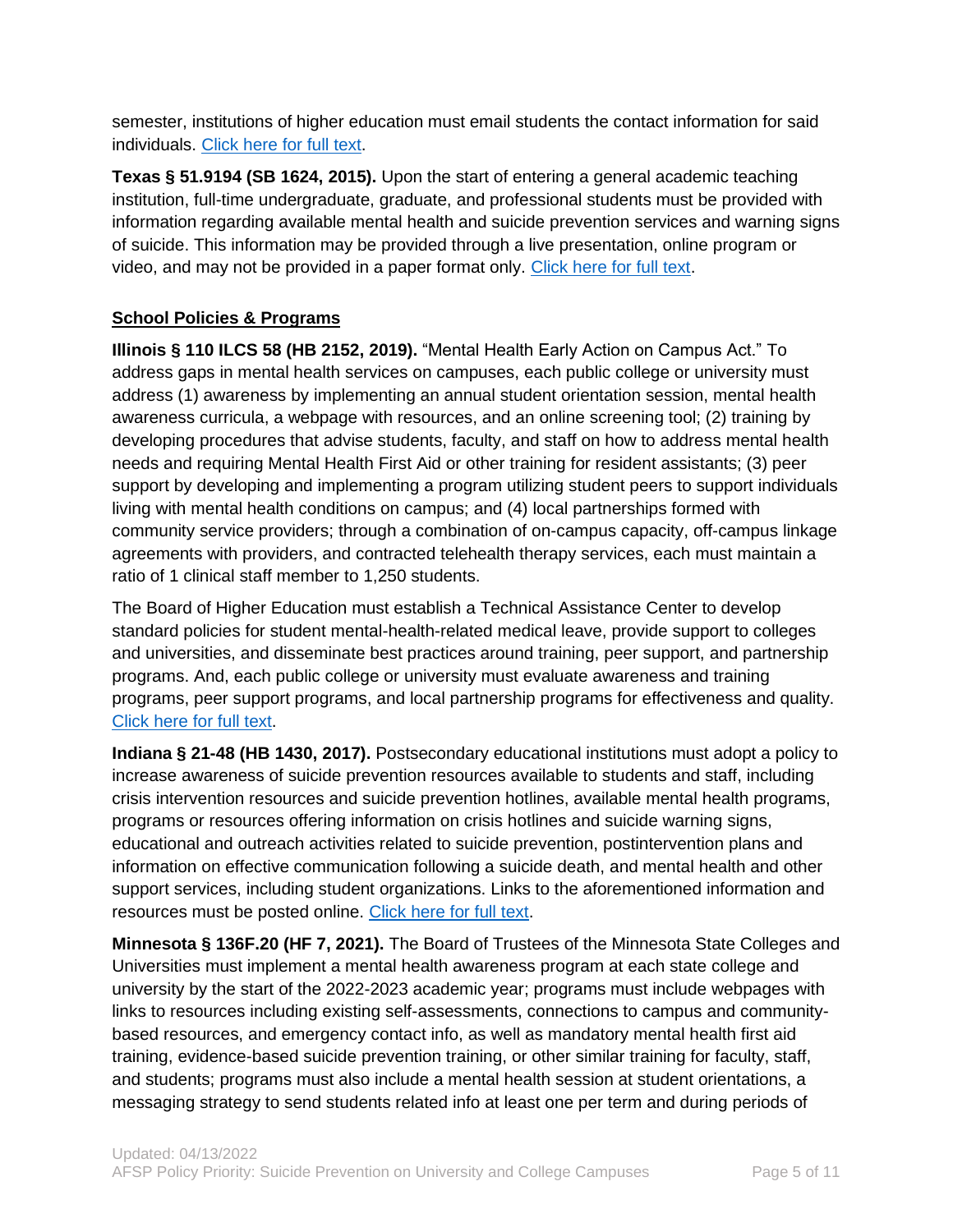high academic stress, and distribution of the suicide prevention helpline and text line contact info to students; also includes requirements for a mental health community of practice and a peer support pilot program. [Click here for full text.](https://www.revisor.mn.gov/laws/2021/1/Session+Law/Chapter/2/)

**Missouri § 173.1200 (SB 52, 2017).** Each public institution of higher education must develop and implement, and post online, a policy to advise students and staff of suicide prevention programs, both on and off campus, to include crisis intervention access and suicide prevention hotlines, mental health program access, multimedia application access, student communication and outreach plans, and postvention plans. Such policies must also advise students, faculty, and staff, including residence hall staff, of the proper procedures for identifying and addressing the needs of students exhibiting suicidal tendencies or behavior and must provide for training, where appropriate. Institutions must also provide all incoming students with information about depression and suicide prevention resources available to students, including available mental health services, student-run organizations, and other supports. Institutions must also establish and maintain methods of anonymous reporting concerning unsafe, potentially harmful, dangerous, violent, or criminal activities or the threat of such activities. [Click here for full text.](http://www.senate.mo.gov/17info/pdf-bill/tat/SB52.pdf)

**Ohio § 3345.37 (HB 28, 2015).** Institutions of higher education must develop implement, and post online a policy to advise students and staff of suicide prevention programs, both on and off campus, to include crisis intervention access and suicide prevention hotlines, mental health program access, multimedia application access, student communication and outreach plans, and postvention plans. Institutions must provide all incoming students with information about mental health topics including available depression and suicide prevention resources; materials or programs must be posted online and reviewed on an annual basis. [Click here for full text.](http://codes.ohio.gov/orc/3345.37)

**Pennsylvania 24 Pa.C.S. Ch. 71 §§ 7101-7104 (HB 1822, 2018).** The Department of Education must designate any college or university that develops, implements, and posts on their website a plan advising students and staff of available mental health and suicide prevention programs both on and off campus as a "Certified Suicide Prevention Institution of Higher Education." Each plan the Department receives must be listed on its publicly accessible website. The mental health and suicide prevention plans should, at a minimum, include (1) contact information for national, State and local suicide prevention hotlines; (2) crisis intervention services information; (3) mental health services and access; (4) multimedia access that includes services available to individuals at no cost; (5) student communication plans; and (6) post intervention plans including a process to communicate effectively with students, staff and parents after the loss of a student to suicide. [Click here for full text.](https://www.legis.state.pa.us/CFDOCS/Legis/PN/Public/btCheck.cfm?txtType=PDF&sessYr=2017&sessInd=0&billBody=H&billTyp=B&billNbr=1822&pn=4045)

**Rhode Island § 16-81-1.1 (H 8342, 2018).** Public postsecondary institutions must establish a plan for addressing student mental health needs, which may include a written MOU with local community service providers or other mental health providers. Sole reliance on off-campus mental health services is strongly discouraged. They must also develop and implement policies and training, if appropriate, that advise students, faculty, and staff, including residence hall staff, of the proper procedures for identifying the needs of a student exhibiting suicidal tendencies or behavior. Plans, policies, and implementation timetable must be provided to the legislature and council on postsecondary education by 1/1/2019. Click here [for full text.](http://webserver.rilin.state.ri.us/Statutes/TITLE16/16-81/16-81-1.1.HTM)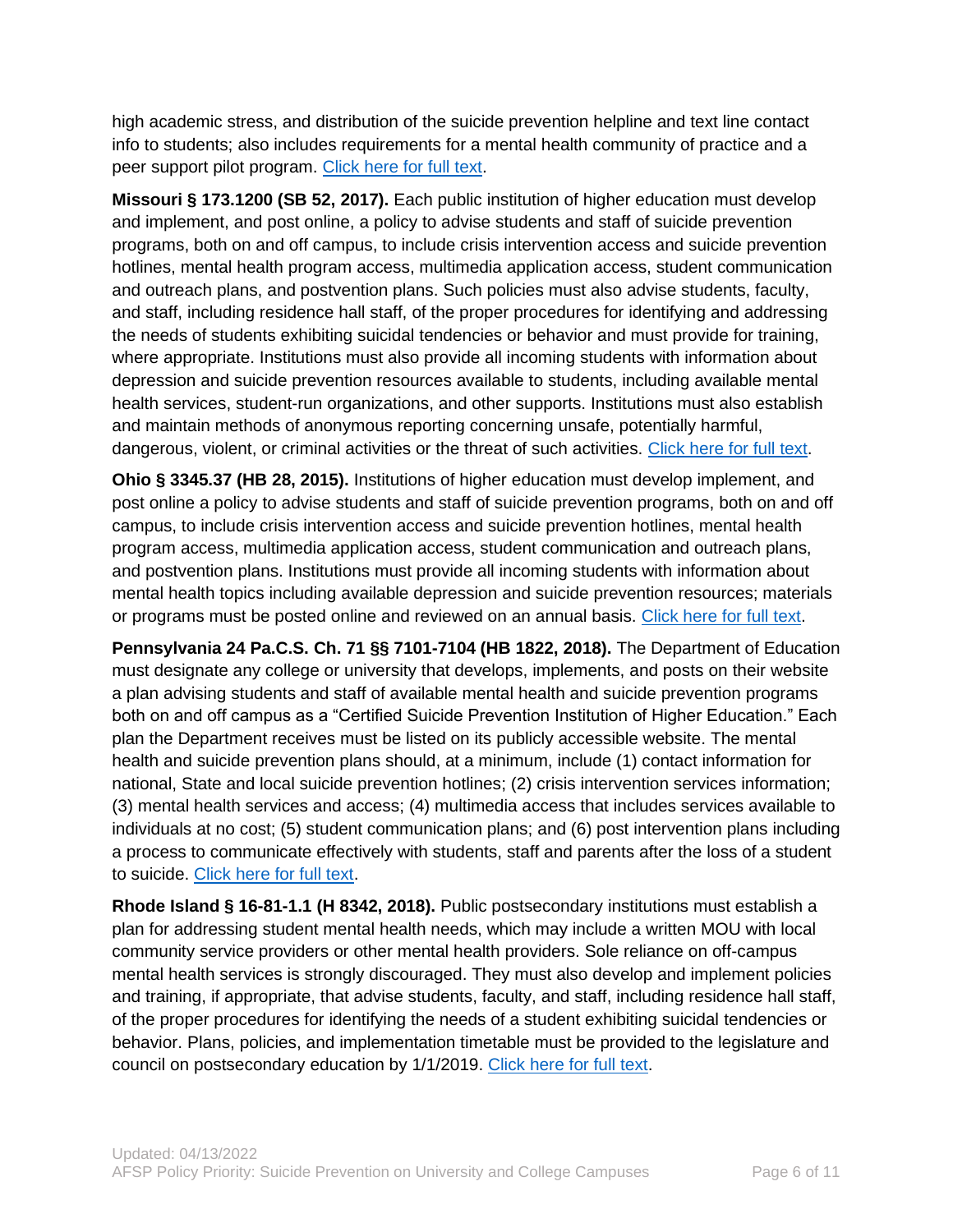**Tennessee § 49-7-172 (HB 1354, 2019).** Each state institution of higher education must develop and implement a plan for suicide prevention, intervention, and postvention and provide that plan to students, faculty, and staff at least once each semester. [Click here for full text.](https://publications.tnsosfiles.com/acts/111/pub/pc0455.pdf)

**Virginia § 23.1-802 (originally HB 3064, 2007; amended several times since).** The governing board of each public institution of higher education must develop and implement policies that advise students, faculty, and staff, including residence hall staff, of the proper procedures for identifying and addressing the needs of students exhibiting suicidal tendencies or behavior, and provide for training, where appropriate. These policies must require notification of the institution's student health or counseling center when a student exhibits suicidal tendencies or behavior.

The board of visitors of each baccalaureate public institution of higher education must develop and implement policies that ensure that after a student suicide, affected students have access to reasonable medical and behavioral health services, including postvention services, i.e., services designed to facilitate the grieving or adjustment process, stabilize the environment, reduce the risk of negative behaviors, and prevent suicide contagion. The board of visitors must also establish a written memorandum of understanding with its local community services board or behavioral health authority and with local hospitals and other local mental health facilities in order to expand the scope of services available to students seeking treatment.

Each baccalaureate public institution of higher education must create and feature on its website a page with information dedicated solely to the mental health resources available to students at the institution. And, each resident assistant in a student housing facility at a public institution of higher education must participate in Mental Health First Aid training or a similar program prior to commencement of their duties. [Click here for full text.](http://law.lis.virginia.gov/vacode/title23.1/chapter8/section23.1-802/)

**Washington RCW §§ 28B.20.510, 28B.20.515, & 28B.20.520 (SB 6514, 2018).** An entity within the University of Washington's School of Social Work, in collaboration with the Washington Student Achievement Council (WSAC), must develop and host a statewide resource for behavioral health and suicide prevention for post-secondary institutions. The statewide resource must be a publicly available web portal or support line and must provide and/or develop curriculum to train staff and students in suicide recognition, including the specific needs of student veterans; a resource for institutions to deliver trainings; guidance on model crisis protocols; communication materials that promote student behavioral health on college campuses; capacity for an annual conference for postsecondary institutions to address student behavioral health and suicide prevention; and resources to serve diverse communities and underrepresented populations. The resource must be made available to institutions by June 30, 2020. Beginning June 1, 2019 until June 1, 2022, post-secondary institutions must submit annual reports to the entity within the University of Washington's Department of Social Work regarding information related to behavioral health and suicide on their campuses. The entity within the University of Washington School of Social Work must also identify data, methods for data collection, and data definitions to be used for said reports and collaborate with postsecondary institutions in establishing data collection requirements and criteria. [Click here](http://lawfilesext.leg.wa.gov/biennium/2017-18/Pdf/Bills/Senate%20Passed%20Legislature/6514-S.PL.pdf)  [for full text.](http://lawfilesext.leg.wa.gov/biennium/2017-18/Pdf/Bills/Senate%20Passed%20Legislature/6514-S.PL.pdf)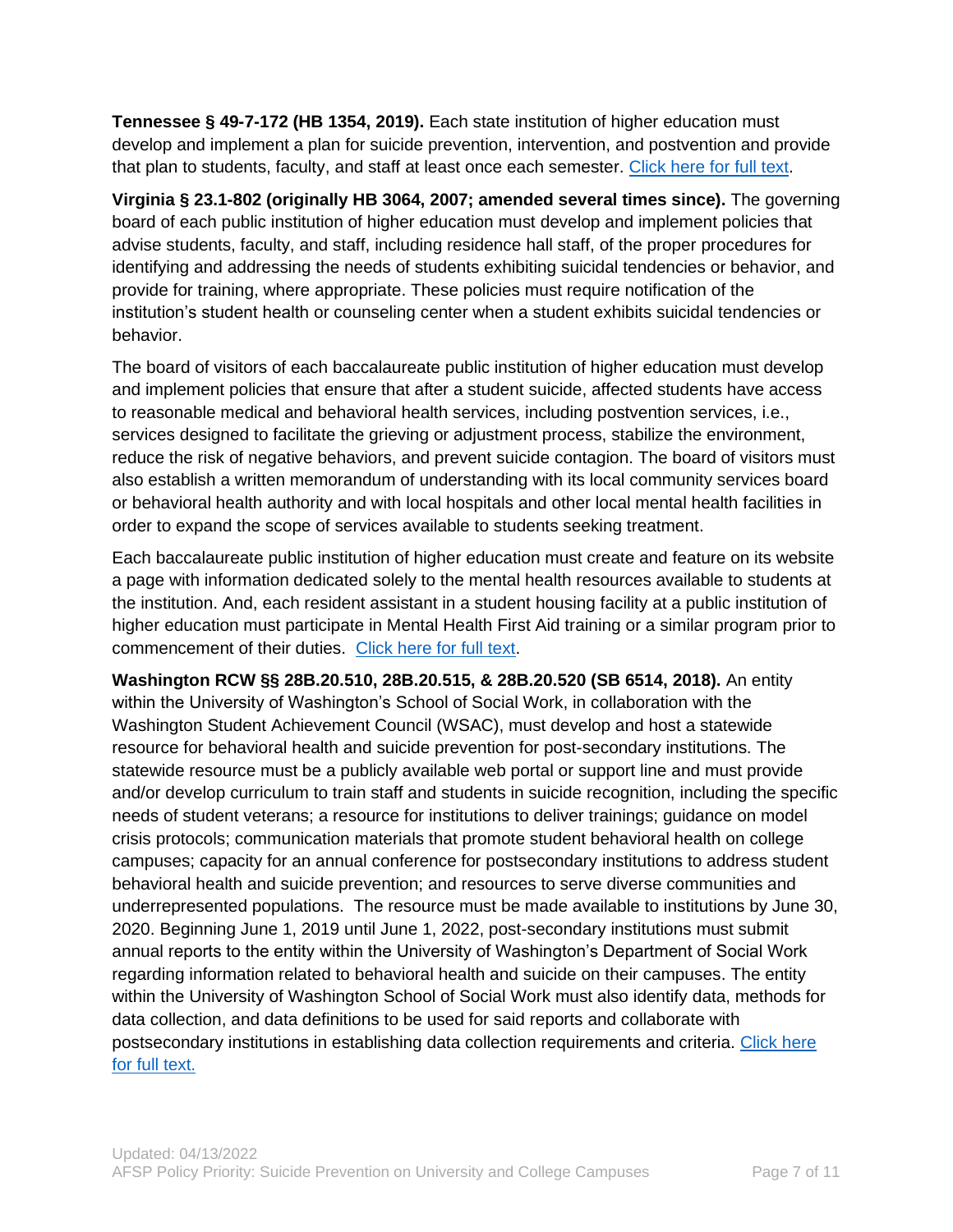**West Virginia § 18B-1B-7 & § 27-6-1 (HB 2535, 2015).** Each public and private institution of higher education must develop and implement a policy to advise students and staff on suicide prevention programs available on and off campus, including crisis intervention access and suicide prevention hotlines, mental health program access, multimedia application access, student communication and outreach plans, and post intervention plans. Incoming students must be provided with information about available depression and suicide prevention resources; this information must also be posted on the websites of the public and private institutions of higher education, the Higher Education Policy Commission, and the WV Council for Community and Technical College Education. The Bureau for Behavioral Health and Health Facilities must annually review the materials or programs posted on the websites of institutions of higher education for adequacy and completeness. [Click here for full text.](http://www.legis.state.wv.us/Bill_Text_HTML/2015_SESSIONS/RS/pdf_bills/HB2535%20ENR%20PRINTED.pdf)

## **Other Statutes**

**Missouri §§ 191.594 to 191.596 (SB 52, 2017).** "Show-Me Compassionate Medical Education Act." Medical schools in the state must not prohibit, discourage, or otherwise restrict a medical student organization or medical organization from undertaking or conducting a study of the prevalence of depression and suicide or other mental health issues among medical students; medical schools must not penalize, discipline, or otherwise take any adverse action against a student or medical student organization in connection with their participation in, planning, or conducting such a study. Medical schools may conduct research projects in order to facilitate the collection of data and implement practices and protocols to minimize stress and reduce the risk of depression and suicide for medical students in the state. Establishes the "Show-Me Compassionate Medical Education Research Project Committee" to organize and implement such research projects; identify best practices; recommend statutory or regulatory changes regarding licensure of medical professionals, training, or practice; and report said findings annually online and to the general assembly. [Click here for full text.](http://www.senate.mo.gov/17info/pdf-bill/tat/SB52.pdf)

**Washington RCW § 28B.77.120 (SB 6514, 2018).** Subject to appropriations, a grant program is established to provide funding to postsecondary institutions for the creation of partnerships with health care entities to provide mental health, behavioral health, and suicide prevention to students. Grant proposals to enhance treatment services to student veterans must be given priority. [Click here for full text.](https://app.leg.wa.gov/RCW/default.aspx?cite=28B.77.120)

#### **Task Forces/Advisory Committees**

**Pennsylvania SR 7 (2015).** Directed the Joint State Government Commission to establish an advisory committee to conduct, working with the commission, a thorough and comprehensive analysis of student suicide in higher education, including graduate and professional schools. The analysis should include a review of proposals and policies of other states and policies currently in place in Pennsylvania institutions of higher education. The final report should include recommendations to implement necessary changes in state statutes, practices, policies and procedures relating to student suicide and to develop awareness, education, and other strategies to address issues relating to student suicide in higher education. Directs the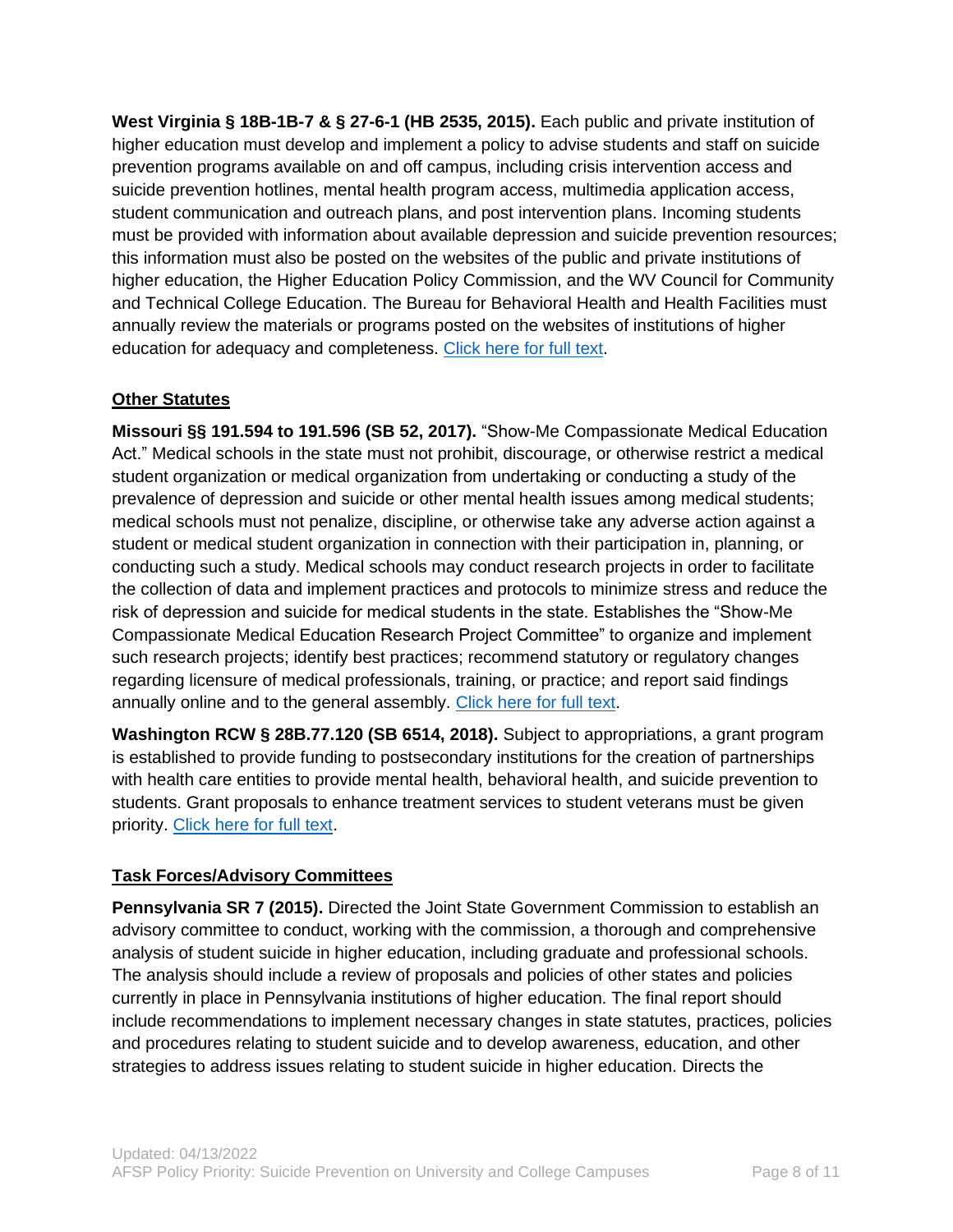commission to issue a report to the Senate with findings and recommendations no later than 6/30/2017. [Click here for full text](http://www.legis.state.pa.us/cfdocs/legis/PN/Public/btCheck.cfm?txtType=HTM&sessYr=2015&sessInd=0&billBody=S&billTyp=R&billNbr=0007&pn=1982)

**Washington SHB 1138 (Chapter 67, Laws of 2015).** Charged Forefront at the University of Washington with convening a task force to address mental health and suicide prevention at Washington's public and private institutions of higher education to determine the policies, resources, and technical assistance needed to support institutions, improve access to mental health services, and improve suicide prevention responses. Charges the task force with collecting data related to mental health services, suicide prevention and response, and deaths by suicide at public and private institutions of higher education in the state; the task force must report its findings and recommendations to the governor and legislature by 11/1/16. [Click here](http://lawfilesext.leg.wa.gov/biennium/2015-16/Pdf/Bills/Session%20Laws/House/1138-S.SL.pdf)  [for full text.](http://lawfilesext.leg.wa.gov/biennium/2015-16/Pdf/Bills/Session%20Laws/House/1138-S.SL.pdf)

#### **Resources:**

AFSP's *Interactive Screening Program (ISP)* acts as a method of outreach for students that may be at risk for suicide, but who are not getting the help that they need. The ISP anonymously connects at-risk students with feedback from a campus counselor encouraging follow-up options for resources or treatment. Visit [http://afsp.org/our-work/interactive-screening](http://afsp.org/our-work/interactive-screening-program/)[program/](http://afsp.org/our-work/interactive-screening-program/)

AFSP also offers an educational film entitled *It's Real: College Students and Mental Health* that is designed to raise awareness about mental health issues commonly experienced by college students and encourage help seeking behaviors. Includes an 18- minute documentary featuring the stories of six college students from across the country, facilitator's guide, and other tools; may be purchased in either DVD or Digital Download formats. Visit<https://afsp.org/itsreal>

The Jed Foundation has developed a *Framework for Developing Institutional Protocols for the Acutely Distressed or Suicidal College Student*. This document provides college and university communities, regardless of size, culture, and resources, with a list of issues to consider when drafting or revising protocols relating to the management of students in acute distress or at risk for suicide. Visit [https://jedfoundation.org/wp](https://jedfoundation.org/wp-content/uploads/2021/07/framework-developing-institutional-protocols-acutely-distressed-suicidal-college-student-jed-guide_NEW.pdf)[content/uploads/2021/07/framework-developing-institutional-protocols-acutely-distressed](https://jedfoundation.org/wp-content/uploads/2021/07/framework-developing-institutional-protocols-acutely-distressed-suicidal-college-student-jed-guide_NEW.pdf)[suicidal-college-student-jed-guide\\_NEW.pdf](https://jedfoundation.org/wp-content/uploads/2021/07/framework-developing-institutional-protocols-acutely-distressed-suicidal-college-student-jed-guide_NEW.pdf)

In the event that a suicide does affect a campus community, the Higher Education Mental Health Alliance (HEMHA) provides a guide entitled *Postvention: A Guide for Response to Suicide on College Campuses.* This guide addresses the actions to take following a suicide and how to develop and implement a sensitive response plan and to limit the risk of future suicides. Visit [http://hemha.org/postvention\\_guide.pdf](http://hemha.org/postvention_guide.pdf)

The National Alliance on Mental Illness (NAMI) and The Jed Foundation offer a report entitled *Starting the Conversation: College and Your Mental Health*. This resource for students and parents provides information about mental health during the college years, including privacy laws and how mental health information can be shared, and guides them in holding important conversations about mental health with each other and with other key resources both on and off campus. Visit<http://nami.org/collegeguide>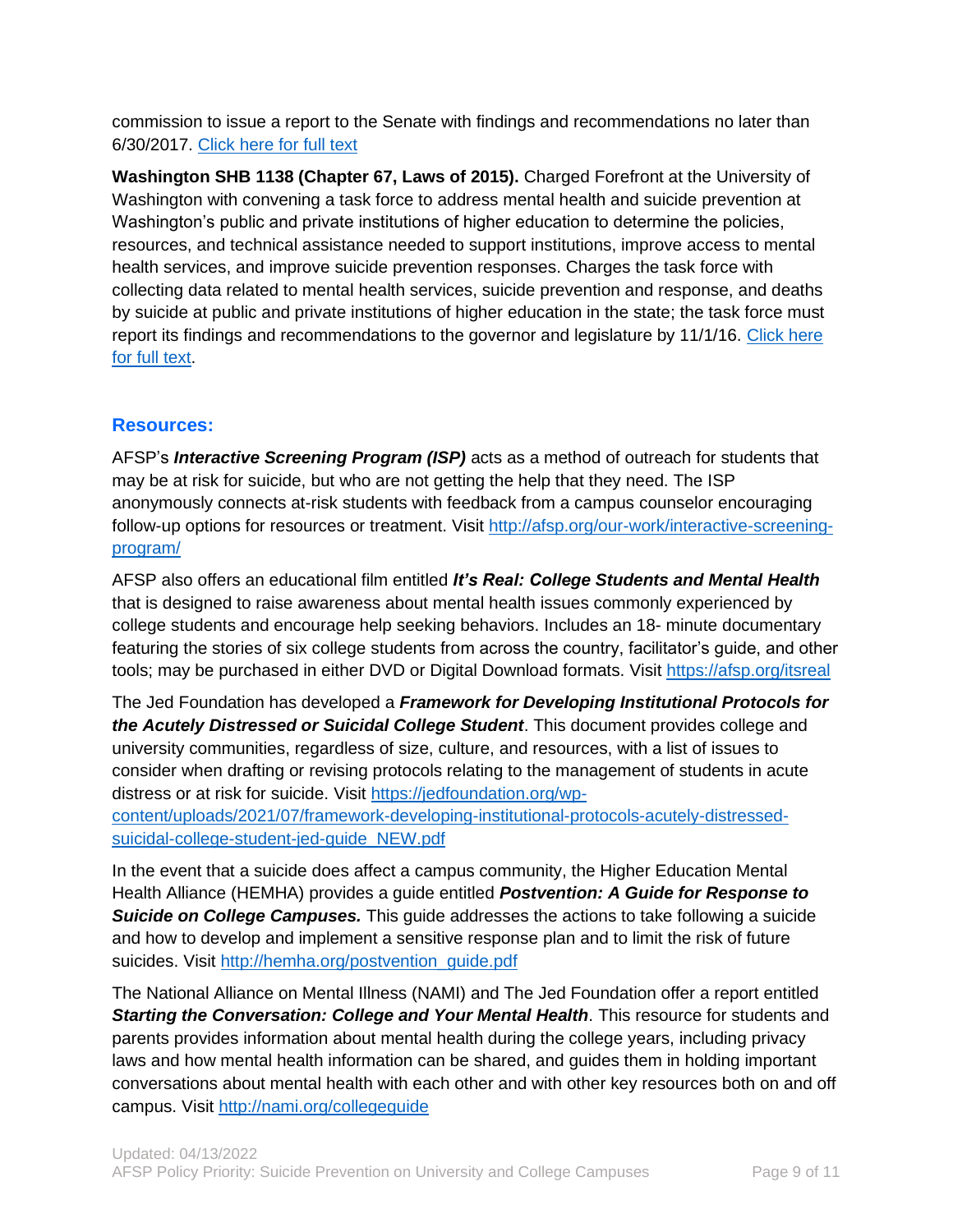*Student Mental Health and the Law: A Resource for Institutions of Higher Education* is a resource developed by The Jed Foundation as a tool to aid institutions of higher education in developing awareness of various issues and concerns relating to students in institutions of higher education and in developing or revising policies, protocols, and procedures suitable to the each campus environment. Visit [https://jedfoundation.org/wp](https://jedfoundation.org/wp-content/uploads/2021/07/student-mental-health-and-the-law-jed-NEW.pdf)[content/uploads/2021/07/student-mental-health-and-the-law-jed-NEW.pdf](https://jedfoundation.org/wp-content/uploads/2021/07/student-mental-health-and-the-law-jed-NEW.pdf)

The Suicide Prevention Resource Center (SPRC)'s *Virtual Learning Lab: Prevention Planning* consists of four different online modules that can assist colleges and universities with setting goals, planning, and implementing suicide prevention programs and training. SPRC's *Virtual Learning Lab: Crisis Protocols*, also four modules, assists colleges and universities with responding to students in distress or to a suicide in an organized, timely, and compassionate way. Each module includes step-by-step guidance, activities, worksheets, and examples. Visit<http://www.sprc.org/virtuallearninglab/campus-suicide-prevention>

*Bibliography of Suicide Prevention Research for Colleges and Universities* was created by the Suicide Prevention Resource Center (SPRC) and provides survey results and studies relevant to different aspects of campus suicide prevention and mental health promotion. Campus mental health researchers, staff in campus counseling centers or health promotion offices, campus administrators, campus suicide prevention task force members, or other suicide prevention professionals working in college and university settings can use this research to support their efforts. Visit

[https://www.sprc.org/sites/default/files/migrate/library/Bibliography%20of%20Campus%20Rese](https://www.sprc.org/sites/default/files/migrate/library/Bibliography%20of%20Campus%20Research.pdf) [arch.pdf](https://www.sprc.org/sites/default/files/migrate/library/Bibliography%20of%20Campus%20Research.pdf)